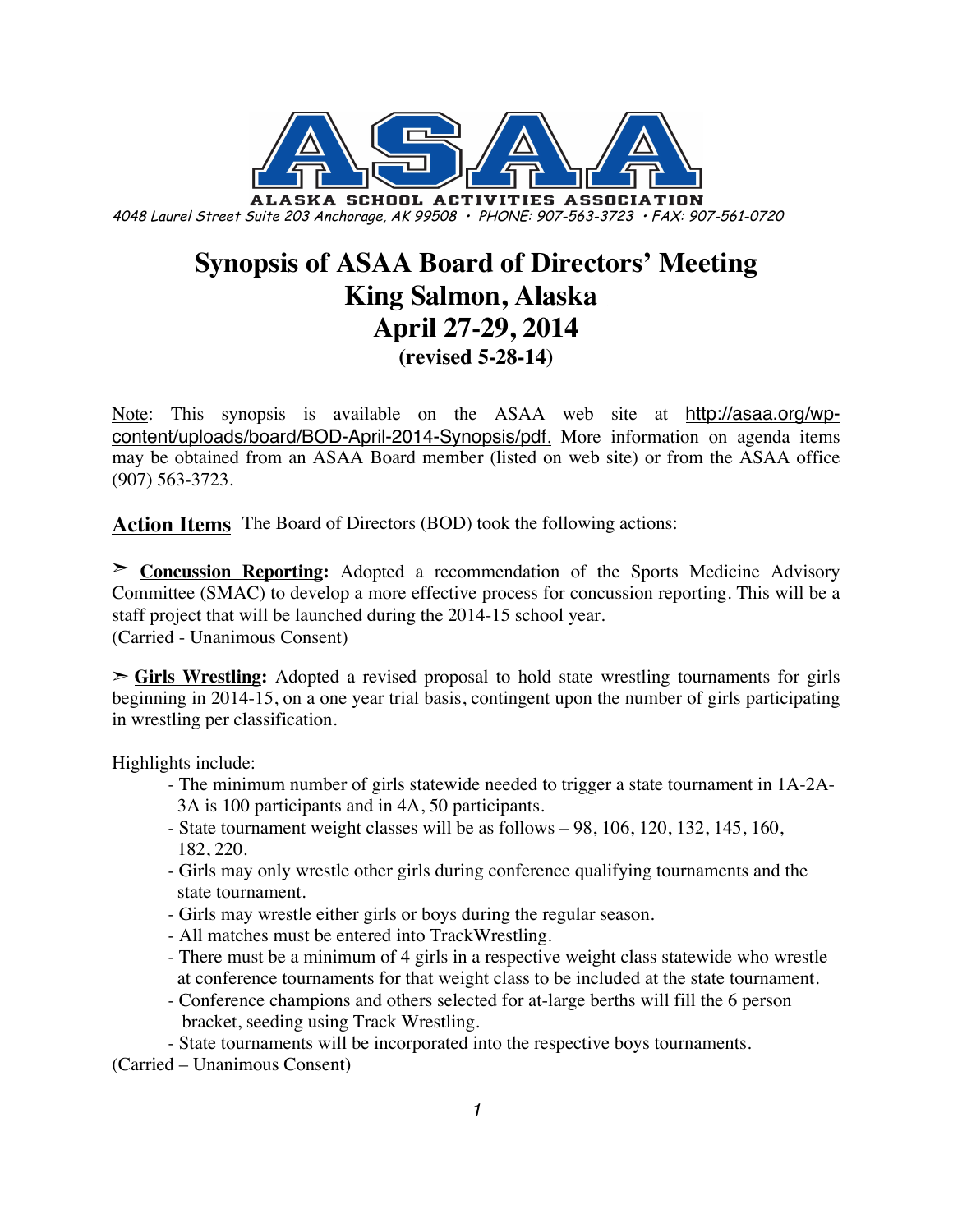➣ **Wrestling:** Adopted a Region 5 proposal beginning in 2014-15, for one year only, that will authorize the 4A school teams in the Region (Ketchikan, Juneau-Douglas, and Thunder Mountain High Schools) to wrestle during the 1A-2A-3A season, including participation at the conference and state tournaments. Region 5's two 4A berths will be redistributed as follows:

-Cook Inlet Conference (6 berths per weight class – no change)

-Northern Lights Conference (increase from 5 to 6 berths per weight class)

-Mid-Alaska Conference (increase from 3 to 4 berths per weight class)

(Carried 5-3)

Determined that the Region 5, 4A schools, would not be eligible for team awards during the 1A-2A-3A state tournament.

(Carried – Unanimous Consent)

Revisited the state tournament seeding process and adopted the following recommendations:

#### Seeding Qualifications:

- 1. Wrestler must have winnning record
- 2. Wrestler must have wrestled at least 8 varsity matches
- 3. All matches must have been entered into Track Wrestling, including dual and tournament matches

4. Matches must have been designated as either Varsity or Junior Varsity Seeding Process:

The Track Wrestling round robin algorithm goes through each wrestler to compare that wrestler to every other seedable wrestler in that weight class. When comparing the wrestlers, it goes through the criteria in order. If one wrestler is better than the other based on the criteria, that wrestler receives a point, otherwise it goes to the next criteria. If all criteria is exhausted, each wrestler receives  $\frac{1}{2}$ point. Once every wrestler is compared to every other wrestler, the wrestlers are sorted by the points they accumulated during that process. If two wrestlers are tied on points, it goes to the head to head comparison between those two wrestlers. If more than two are tied based on points, it sorts them by the criteria until they are separated or a two-way tie occurs at which point the head to head comparison is used. If two wrestlers remain tied after a head to head comparison, there will be a coin toss at the ASAA office to break the tie.

Seeding Criteria:

1. Head to head – strictly head to head record

- 2. Record Against Common Opponents based on winning percentage against an individual common opponent
- 3. Previous State Champion or Runner Up first or second place from the previous year, state champion first – then runner up
- 4. Overall Varsity Record overall winning percentage for varsity matches only
- 5. Varsity Record at Weight minimum of 4 matches at state tournament weight class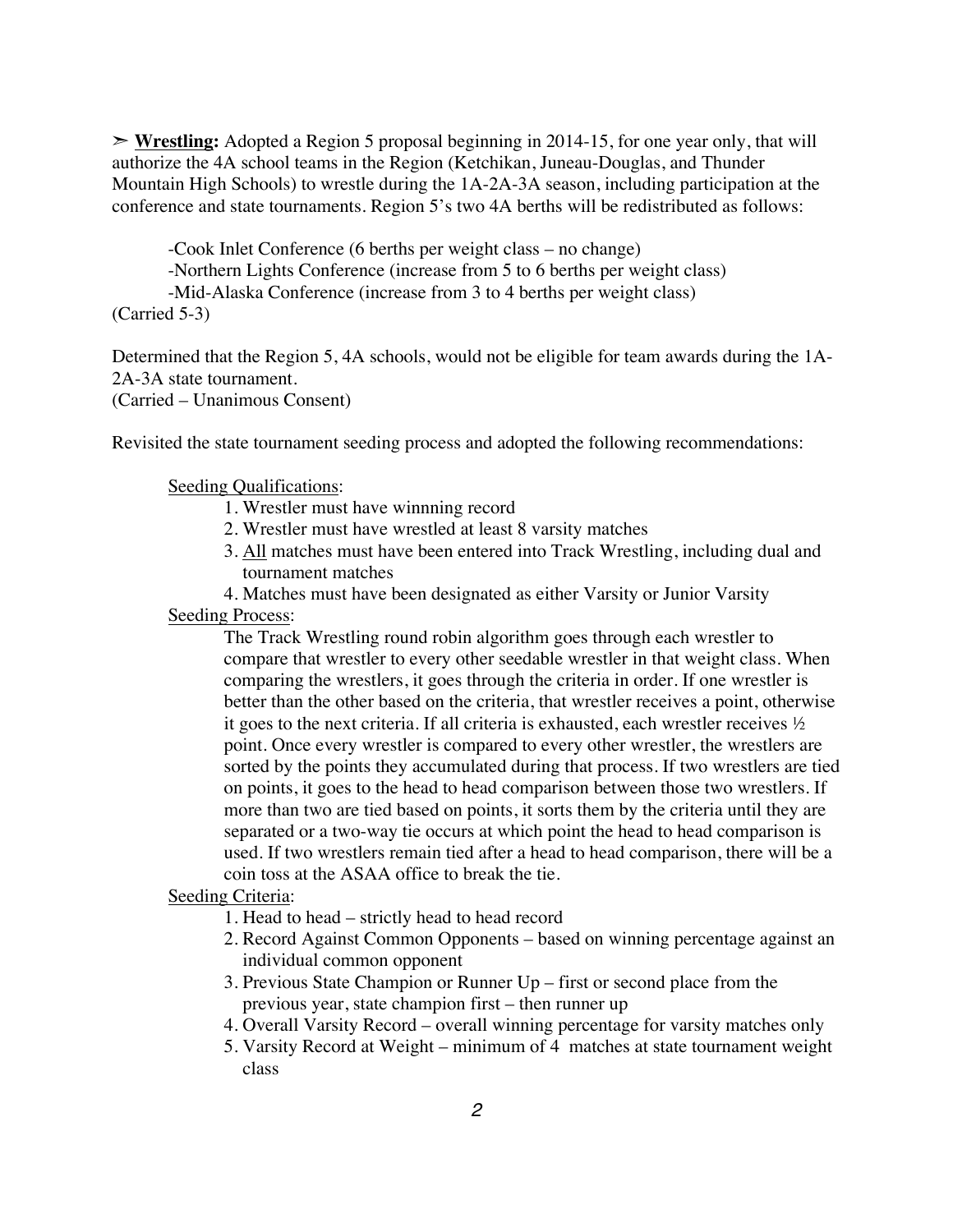(Carried – Unanimous Consent)

➣ **Football:** Adopted a playoff schedule for Medium Schools, beginning in 2014-15, as follows:

August 4 – Season begins August 15 – First contest date October 4 - Last regular season game October 10-11 – Semi-final games in Anchorage October 18 – Championship game in Anchorage (Carried – Unanimous Consent)

➣ **Nordic Skiing:** Took no action to adopt a proposal that would have limited the number of qualifying teams or individual entries per region. Therefore, the existing process will remain in effect.

(No motion)

➣ **Bylaw Amendment:** After further discussion, approved the posting of a proposed amendment dealing with game ejections/suspensions and other penalties. Proposed wording will be sent out to schools and districts and this will be an action item during the May special teleconference board meeting.

(Board Directive)

➣ **Concussion Policy and Related Documents:** Following discussion, adopted ASAA's legal counsel's recommendation to amend the wording in sections of the ASAA Concussion Policy, the Parents' Guide to Concussion in Sports and the Student-Athlete Fact Sheet. These are intended to more consistently reflect the wording and intent of the statute. These updates will be posted at http://asaa.org/sports-medicine/

(Carried – Unanimous Consent)

➣ **School Reclassification:** Discussed the initial implementation of the new Reclassification Policy and reviewed school enrollments for this school year. The board reviews school enrollments every 3 years, beginning in the spring of 2014, then again in the spring of 2017, and so on.

Schools whose enrollments will move them to a higher or lower classification will remain at the current classification during the 2014-15 school year but will change to the new classification, for 3 years, beginning in 2015-16, after which the cycle begins again.

Schools which are scheduled to move to a higher classification beginning in 2015-16 may request forgiveness for ineligible  $5<sup>th</sup>$  year seniors enrolled during the 2011-12, 2012-13, 2013-14 years (ASAA Handbook Reclassification Policy

http://asaa.org/wp-content/uploads/handbook/1314handbook/asaa/section/General\_Information\_Policies.pdf)

in attempting to lower their enrollments, upon providing documentation. Requests for forgiveness and other appeals must be submitted in writing to the Executive Director, by no later than September 15, 2014.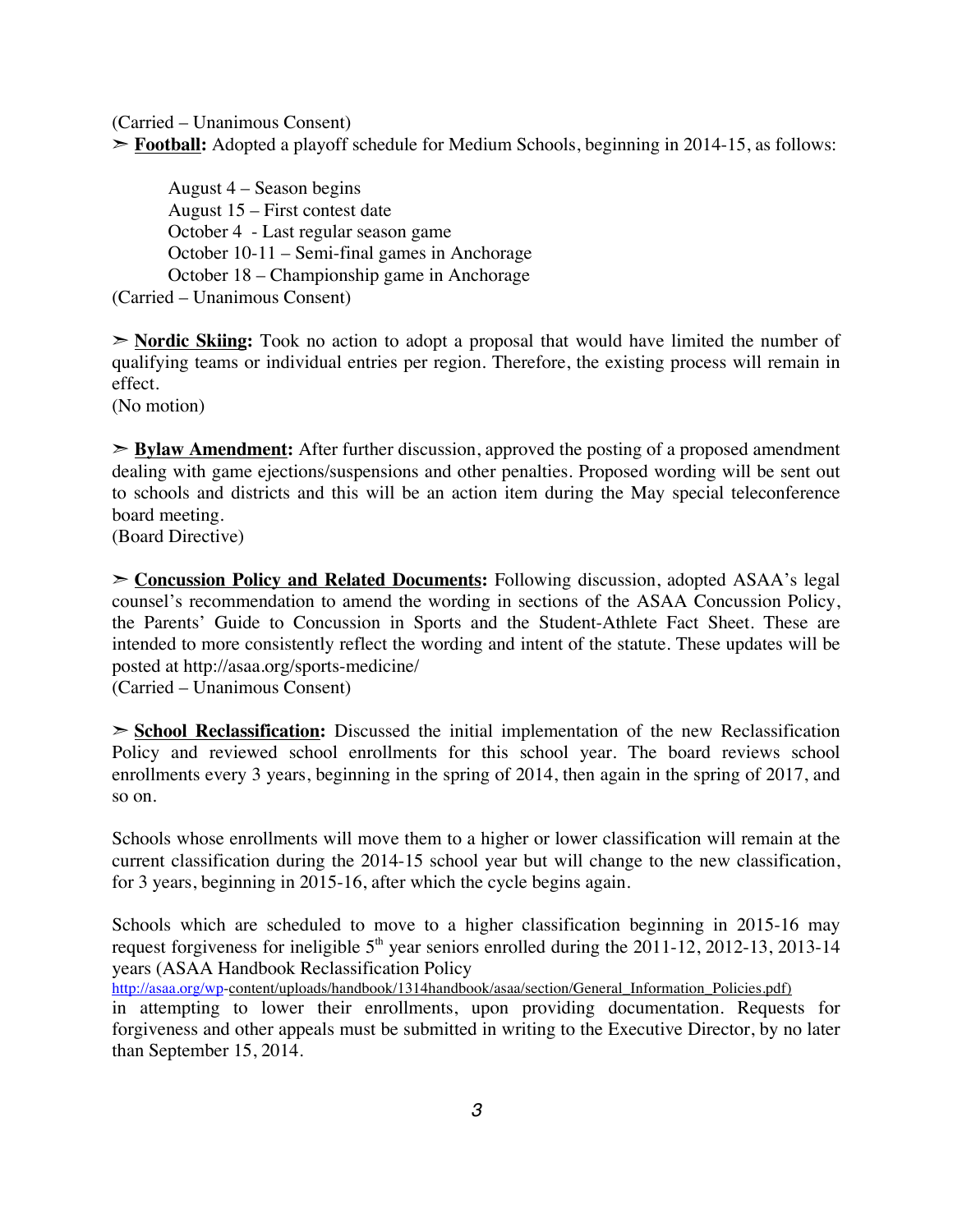Schools requesting to "opt up" must request to do so in writing to the Executive Director by September 15, 2014 but will remain at the current classification through 2014-15. Schools may "opt up" on a sport by sport basis, but requests to "opt up" in a sport that has both boys and girls teams must do so for both teams. "Opting up" will be in effect for 3 years, beginning in 2015-16.

Beginning in 2015-16, the following schools will be moved to a higher classification based on the 2013-14 enrollments in grades 9-12.

| School                  |                                                              | 3 year average enrollment |
|-------------------------|--------------------------------------------------------------|---------------------------|
|                         | 1A Schools – Davis-Ramoth (Selawik)<br>Kotlik<br>Scammon Bay | 68<br>67<br>63            |
| 2A Schools - Dillingham |                                                              | 172                       |
| 3A Schools - None       |                                                              |                           |
| 4A Schools - None       |                                                              |                           |

Beginning in 2015-16, the following schools will be moved to a lower classification based on the 2013-14 enrollments in grades 9-12, unless they "opt up" to a higher classification

1A Schools – None

| 2A Schools - Bristol Bay |                                           | 44  |
|--------------------------|-------------------------------------------|-----|
|                          | Tikigaq (Point Hope) (opting up approved) | 40  |
|                          | Tok                                       | 33  |
|                          | Tri-Valley                                | 54  |
|                          | Unalakleet                                | 46  |
|                          | <b>Walter Northway</b>                    | 9   |
| 3A Schools - Cordova     |                                           | 101 |
|                          | Monroe Catholic                           | 94  |
|                          | Petersburg                                | 144 |

4A Schools - None

The affected schools will be notified. (Carried – Unanimous Consent)

➣ **Galena Request:** Approved a request from Galena High School and Region 6 to have Galena reassigned from Region 2 to Region 6, 1A-2A-3A cross-country running, beginning in 2014-15. The move includes these provisions: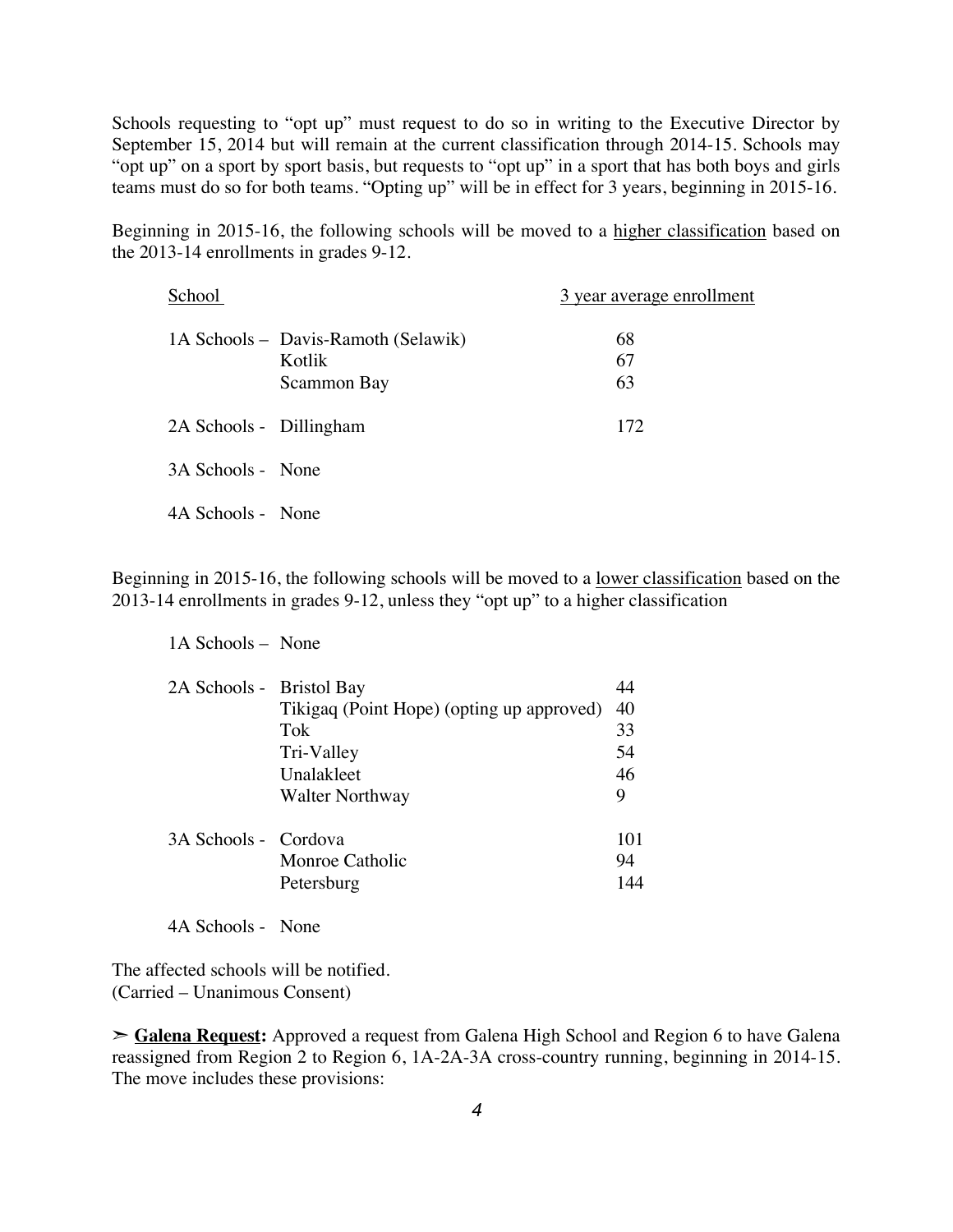- 1. Region 2 will maintain its current state tournament berths (top 2 teams and top 10 runners not on the top 2 teams)
- 2. Region 6 will gain an additional berth and 5 runners (top 2 teams and top 15 runners not on the top 2 teams)

(Carried – Unanimous Consent)

➣ **Susitna Valley Soccer Request:** Approved a request from Su-Valley High School to be placed in the fall coed soccer conference beginning in 2014-15. (Carried – Unanimous Consent)

➣ **Holy Rosary Academy Request:** Approved a request from Holy Rosary Academy to join the Kachemak conference in 1A-2A-3A wrestling beginning in 2014-15. (Carried – Unanimous Consent)

➣ **Point Hope (Tikigaq) Request:** Approved a request from Point Hope School to "opt up" to 2A in boys and girls basketball beginning in 2015-16 which will extend through 2017-18. The school currently plays at the 2A level in basketball. (Carried – Unanimous Consent)

➣ **Gold Lifetime Pass Recipients:** Approved nominations from regions and staff for Gold Lifetime Passes.

Region 1 – Bruce Lee – Sand Point Region 2 – Bruce Gunderson – Talkeetna Region 3 – Lebron McPhail – Palmer Region 5 – Rod Nutting – Sitka Region 6 – Vince Fantazzi – Fairbanks Other – Renee Henderson - Kenai (Carried – Unanimous Consent)

➣ **Date of Special Meeting:** Set the date and time of the Special Teleconference board meeting as May 27, 2014 from 2-4 p.m. (Carried – Unanimous Consent)

➣ **2014-15 Meeting Location and Dates:** Approved the dates and location for the 4 regular board meetings in 2014-15.

-Fall Meeting – October 5-6, 2014 – Spring Hill Suites, University Lake Hotel, Anchorage -Early Winter Meeting – December 14-16, 2014 – Spring Hill Suites, University Lake Hotel, Anchorage -Late Winter Meeting – February 16-17, 2015 – Spring Hill Suites, University Lake Hotel, Anchorage -Spring Meeting – April 26-28, 2015 – either Kodiak or Fairbanks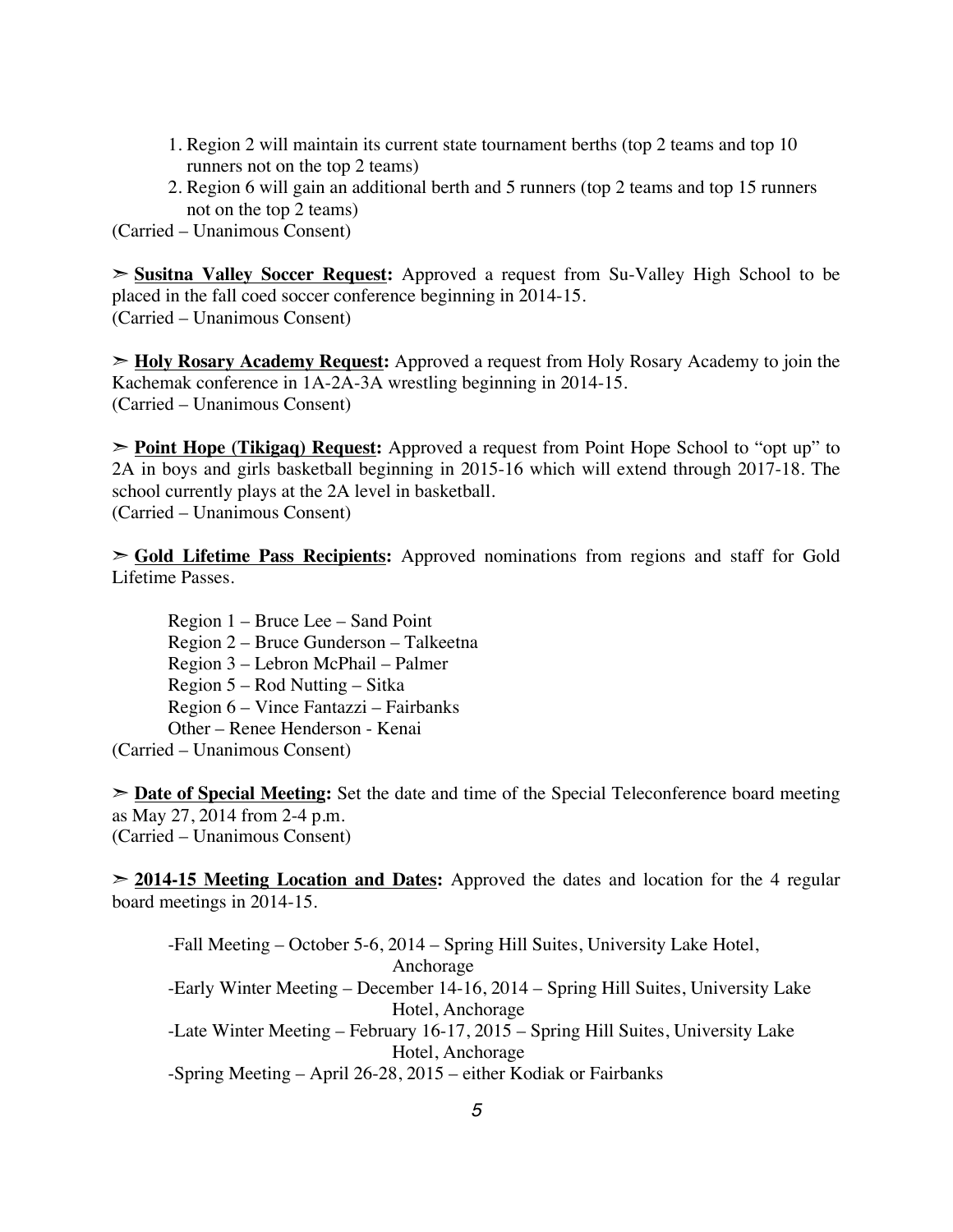➣ **3A Basketball:** Approved the seeding of the 3A state basketball tournament using the WPI method based on in-season play only against other 3A schools in Alaska, beginning in 2014-15.  $(Carried – 8-0)$ 

Defeated a motion to create one at-large berth at the 3A state tournament, with the berth coming from the Southcentral Conference. The at-large berth would be awarded to the team with the highest ranking in the WPI which is not an automatic qualifier. (Failed – 1-7)

The board president directed that the "at-large berth" concept be discussed during the fall region meetings with possible action at the October board meeting.

➣ **Tobacco, Alcohol and Drug (TAD) Policy Amendment:** The board reviewed a legal opinion as to whether ASAA should assume an enforcement role if there is a complaint that a school is not following and enforcing the policy. After considerable discussion, the board agreed with counsel that ASAA should not have an enforcement role. Rationale for the amendment and the adopted wording follows:

No Enforcement Role for ASAA

Rationale: When ASAA required schools to adopt its TAD policy, the expectation was, and remains, that individual schools must be responsible for investigation, determination of a violation and enforcement of its own Policy. The facts relating to these violations are very local in nature, and ASAA is not in a position to investigate them and fairly resolve disputes. At some point, ASAA and its member schools must rely upon the individual school's responsibility and accountability. ASAA cannot be the inter-school arbiter of all matters, and entering into these issues will be overstepping ASAA's bounds. Additionally, ASAA does not have the resources to fairly investigate and determine these local issues.

Amended Language: The following will be added to the TAD Policy (Handbook p. 50), at the end of the first paragraph of Section 6:

**"Alleged failure of a member school or district to enforce this policy may not be the basis for either a report of rules violation to the ASAA Executive Director or of a member school's protest against another school, under the ASAA Bylaws."**

(Carried – Unanimous Consent)

➣ **Employee Handbook Amendments:** Agreed to amend the employee handbook to provide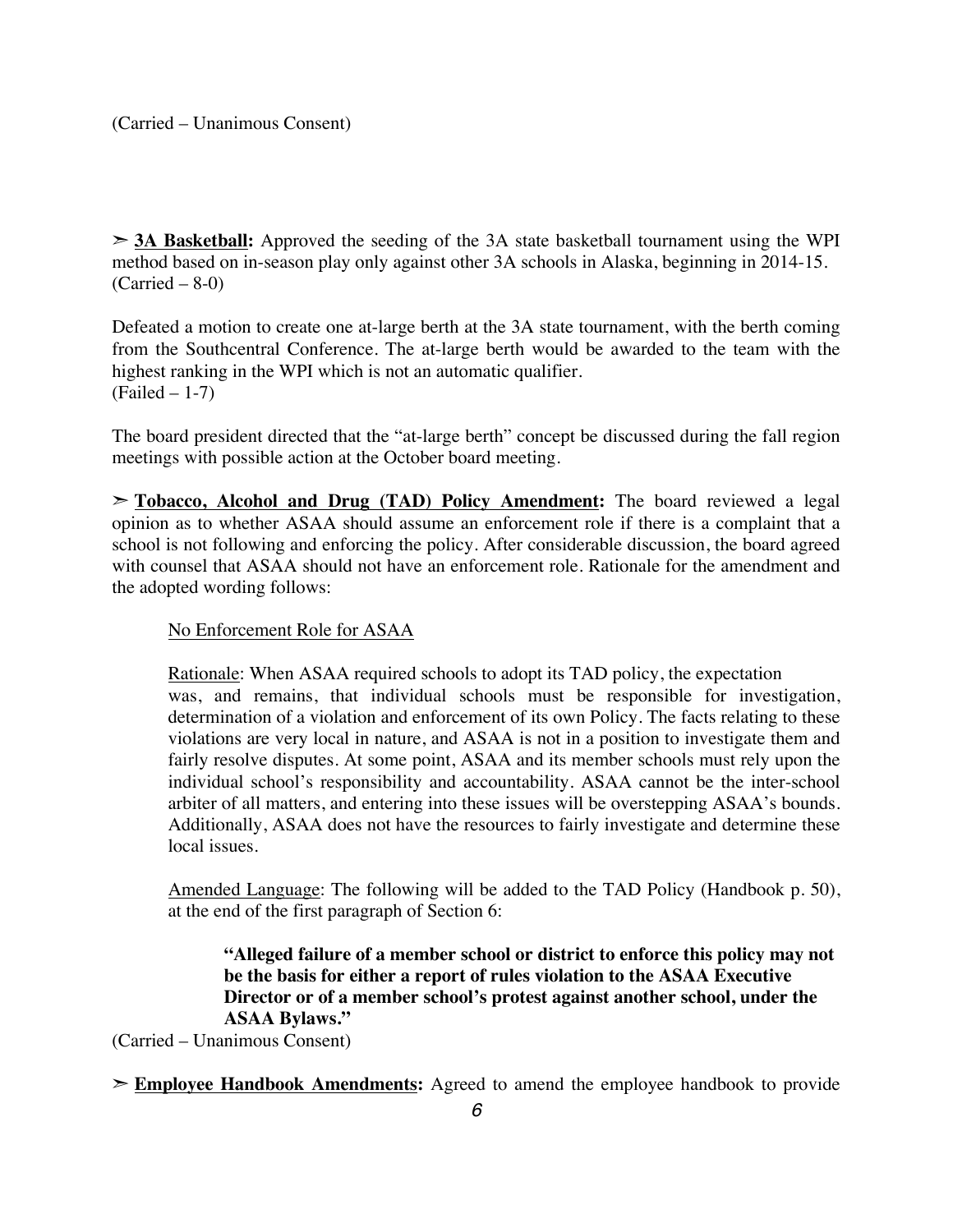for a payout for up to 5 days of unused annual leave each year, on August 1, beginning in 2015.

➣ **AASG Committee:** Established a board committee to work with the AASG leadership to revisit the purpose of the organization, and to provide guidance on issues such as declining membership and budgetary concerns. Committee members are:

| Billy Strickland – Incoming ED   |
|----------------------------------|
| Miles King - AASG                |
| Dan Gallego – Region 4           |
| Teresa Johnson – ASAA staff      |
| Denise Greene-Wikinson – AASG ED |
|                                  |

The committee will report during the May Special Teleconference Board meeting.

**Reports:** The BOD heard the following reports:

- Board Members
- State Tournaments
- Finance Committee
- Student Government
- Officials/Coaches
- Sponsorships/Marketing/Promotions
- Play for Keeps, Win for Life/Hall of Fame
- Sports Medicine Advisory Committee (SMAC)
- Executive Director

**Public Comments:** No members of the public spoke on agenda or non-agenda items during this designated time.

**Executive Session:** The board moved into executive session to discuss financial and personnel matters.

**Workshop:** The board held a workshop to review and discuss the 2014-15 budget. Final adoption will be during the May  $27<sup>th</sup>$  special teleconference meeting.

#### **Student Eligibility Hearing:** None

**Tabled Items:** No items were tabled.

**Discussion Items:** The BOD discussed the following items:

➣ **Sports Medicine Advisory Committee (SMAC) Recommendations:** Revisited and discussed the recommendation that a system be developed to ensure more consistent reporting of concussion. Dr. Don Lehman, SMAC member, spoke to the board.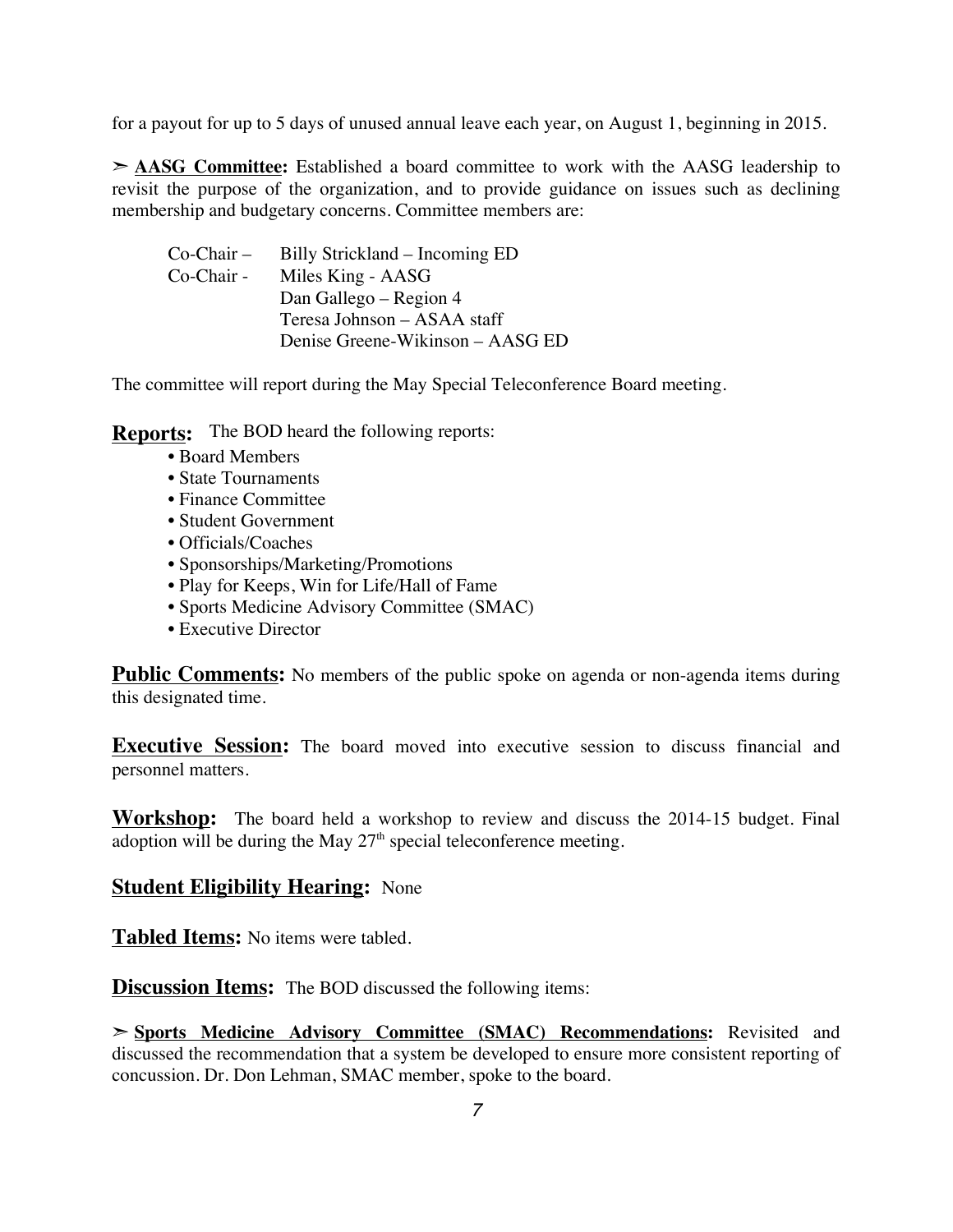➣ **Wrestling:** Continued discussion on the proposed adoption of girls state wrestling tournaments prior to action later in the meeting, on the continuing problems facing the three 4A schools in Region 5 because of the split wrestling seasons and continued discussion of the state tournament seeding process using the TrackWrestling program.

➣ **Basketball:** Continued discussion on the status of using www.asaa365.com to record and track game scores which might be used to seed future 1A, 2A and 3A state tournaments. Staff reported that the website is seeing increased usage by basketball coaches, students and fans. It is ASAA's intent that the site will be expanded to include all sports for the 2014-15 school year. The board will continue to receive updates at its future meetings.

Region 1 also proposed to divide the 16 teams in the 1A state tournament into 2 categories, Division 1 (8 largest schools) and Division 2 (8 smallest schools), thereby shortening the overall length of the tournament by one day which would reduce time out of school and decrease costs to schools. Continued discussion will occur during the October board meting.

Continued discussion on the venue for the 2014-15 1A and 2A state tournaments. This may be an Action Item during the October 2014 board meeting.

Received a letter from Region 1 AD's stating concerns with the format and various other aspects of the 1A and 2A state basketball tournaments. This was referred to staff and the basketball steering committee.

➣ **Nordic Skiing State Tournament Berths/Format:** Continued discussion prior to taking action on a staff proposal for the state tournament.

➣ **School Classification:** Revisited the Reclassification Policy which was adopted last school year.

➣ **Game Ejections/Suspensions:** Continued discussion on a staff proposal to increase the penalties for repetitive ejections during a season, for both coaches and students. The proposal with revisions follows:

#### **Proposal to Amend Bylaws for Ejections/Suspensions (During a Season)**

Proposed Changes –

Student: First Ejection – For a first ejection during a respective sport season,  $a$ student shall be removed for the remainder of the contest and shall serve a one game suspension. (See Section 5, **Personal Conduct, Penalty for Player Ejection)**

> Second Ejection - For a second ejection during a respective sport season, a student shall be removed for the remainder of the contest and shall serve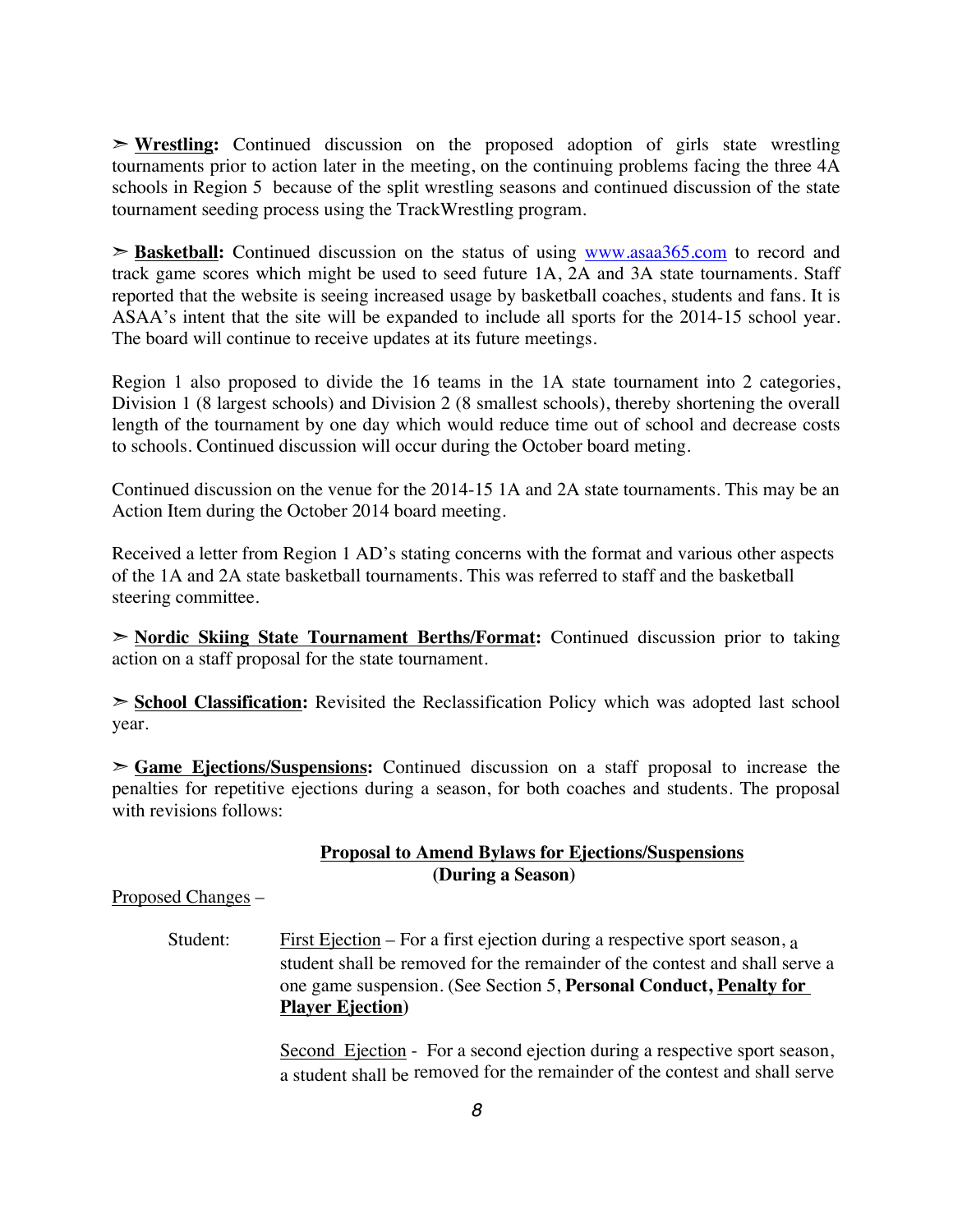|         | a two game suspension. (add) Prior to returning to competition, the<br>student must complete the on-line NFHS Course entitled,<br>"Sportsmanship."<br>http://www.nfhslearn.com/electiveDetail.aspx?courseID=37000                                                                                                                                                                                    |  |
|---------|------------------------------------------------------------------------------------------------------------------------------------------------------------------------------------------------------------------------------------------------------------------------------------------------------------------------------------------------------------------------------------------------------|--|
|         | Third Ejection - For a third ejection during a respective sport season,<br>a student shall be removed for the remainder of the contest and<br>becomes ineligible for the remainder of that sport season.                                                                                                                                                                                             |  |
|         | NOTE: A jamboree/pool play does not count as a contest for the<br>purpose of meeting the suspension requirement.                                                                                                                                                                                                                                                                                     |  |
|         | Should a student be unable to complete a suspension during the sports<br>season in which the ejection occurs, the suspension shall be carried<br>over into the student's succeeding season of participation. In order for<br>the suspension in the succeeding season of participation to meet this<br>requirement, the student must be a member of the team for the entire<br>season for that sport. |  |
| Coach:  | <u>First Ejection</u> – For a first ejection during a respective sport season, $a$<br>coach shall be removed for the remainder of the contest and shall serve a<br>one game suspension. (See Section 5, Personal Conduct, Penalty for<br><b>Coach Ejection</b> )                                                                                                                                     |  |
|         | Second Ejection - For a second ejection during a respective sport season,<br>a coach shall be removed for remainder of the contest and shall serve a<br>two game suspension. (add) Prior to returning to coaching, the coach<br>must complete the on-line NFHS Course entitled, "Teaching and<br><b>Modeling Behavior."</b><br>http://www.nfhslearn.com/electiveDetail.aspx?courseID=8000            |  |
|         | Third Ejection - For a third ejection during a respective sport season,<br>a coach shall be removed for the remainder of the contest and<br>becomes ineligible for the remainder of that sport season.                                                                                                                                                                                               |  |
|         | <b>NOTE:</b> A jamboree/pool play does not count as a contest for the<br>purpose of meeting the suspension requirement.                                                                                                                                                                                                                                                                              |  |
| School: | The principal of a school whose students and/or coaches accumulate<br>10 or more ejections during a school year will be expected to explain<br>to the ASAA Board of Directors, a Plan of Action to reduce the<br>number of ejections. This explanation must be presented in person at<br>the next Board meeting.                                                                                     |  |

This will be an action item during the May special board meeting.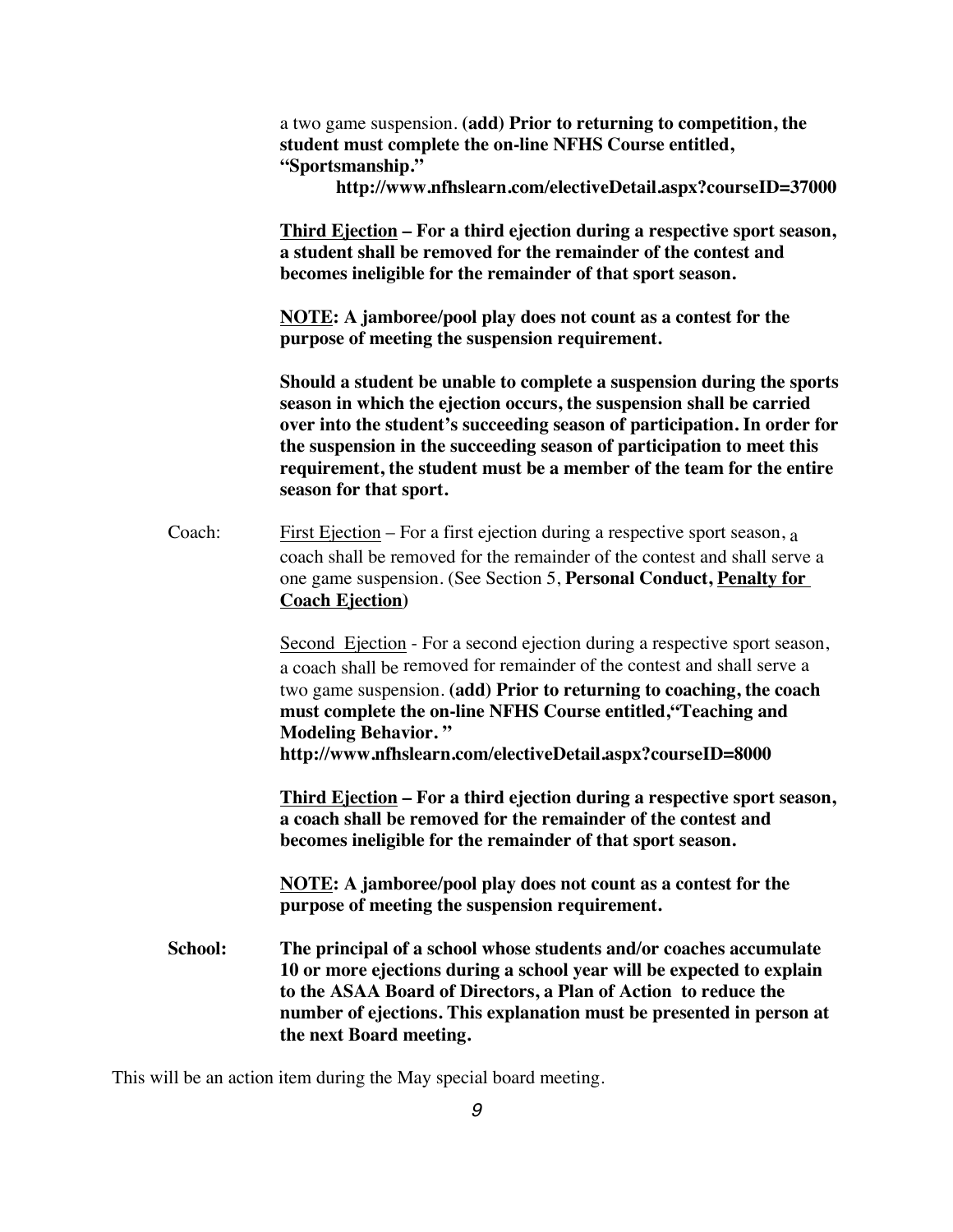➣ **Football Proposal:** Heard a report from the **8-Man Football Task Force** on the feasibility and potential interest of creating an 8-man conference to replace the current small school (Greatland) conference. Task Force members are:

Chair - Rus Shreckenghost – Associate Director - ASAA Dave Porter – AD – Houston High School Sandi Wagner – AD – Juneau School District Steve Zanazzo – AD – Fairbanks School District Dan Gallego – Principal – Anchorage School District Michael Wojciak – Principal – Voznesenka School Sami King – AD – Seward High School TBD – Football Coach

After discussion, the proposed enrollment cut-offs for 3 classifications beginning in 2015-16 are:

- 8-Man Schools up to 350 students in grades 9-12
- Small Schools 351 to 650 students in grades 9-12
- Large Schools 651 and up in grades 9-12

Staff was asked to prepare a memo to be sent out to schools and districts with this information and asking for a commitment by October 1 of this year from the schools choosing to play in the 8-man conference which would begin in 2015-16. For the board to adopt the 8-man conference proposal, there must be a commitment of an adequate number of teams.

The task force will continue to meet during the fall of 2014-15 to develop a final recommendation for possible action during the October board meeting.

Other:

Reviewed the existing process used to develop the statewide football master schedule. It will be placed on the ASAA website and in future handbooks.

Postponed further discussion on the SMAC recommendation that the NFHS develop practice guidelines for contact sports since the NFHS is currently a party to concussion litigation.

➣ **Transfer Committee Report:** Heard a report from the newly formed Transfer Committee. The committee may recommend that the 90 day sit-out period following a transfer be extended to one calendar year and that the definition of "residence"be revised, among other changes. The committee will continue to meet and will report again during the October board meeting. Committee members are:

Chair - Rus Shreckenghost – Associate Director - ASAA Billy Strickland – Region 1 Board Member Sandi Wagner – AD – Juneau School District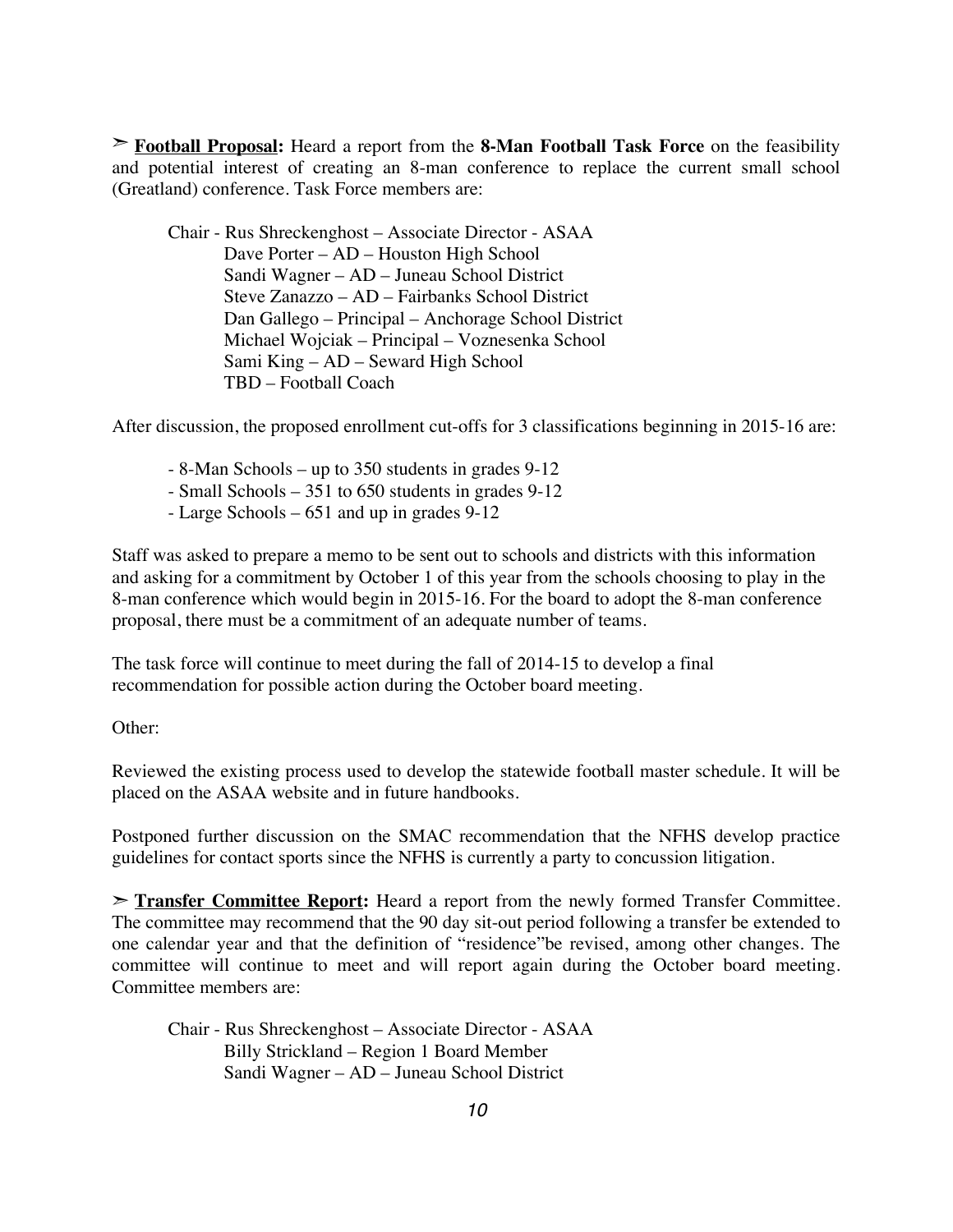Mike Boyd – Region 3 Board Member Dan Gallego – Region 4 Board Member Andrew Friske – Region 5 Board Member

➣ **Calendar Committee Report:** Heard a report from the newly formed Calendar Committee which has been charged with studying the wrestling seasons and those of other winter sports. Due to time constraints, the committee has met only one time and has discussed the following topics:

- Split wrestling seasons
- Soccer season placement (spring vs. fall)
- Overlap in various sports seasons
- Length of some seasons
- Region requests for calendar changes
- How changes in the number of required practices for contact sports might affect the statewide calendar

Committee members are:

Chair –Isaiah Vreeman, ASAA

Milo Griffin – Fairbanks – Coach Walt Armstrong – North Pole High School – AD Andrew Friske – Region 5 Board Member Troy Thain – Craig High School – AD/Coach Tom Huffer, Jr. – Chugiak High School – Teacher/Coach Kathleen Navarre- Dimond High School – Teacher/Coach Dan Carstens – Nikiski High School – Principal Jason Hofacker – Anchorage Christian School – AD/Coach Dale Ewart – Palmer High School – AD Steve Klaich – Region 2 Board Member Jeff Erickson – Bering Strait SD - AD

It will meet again and report to the board during the October meeting.

➣ **Out-of-Season Coaching/Contact Committee Report:** This committee was authorized by the board because of concern about the potential unfair advantage that out-of-season contact between players and their school coaches can create for school teams in the more populated areas of the state. Over the years, the ASAA board has chosen to not impose strict regulations on this contact, although it has considered doing so on a number of occasions. Staff investigated policies of other state associations for comparison with ASAA's, which is one of the most liberal in the nation.

Some points discussed by the committee were: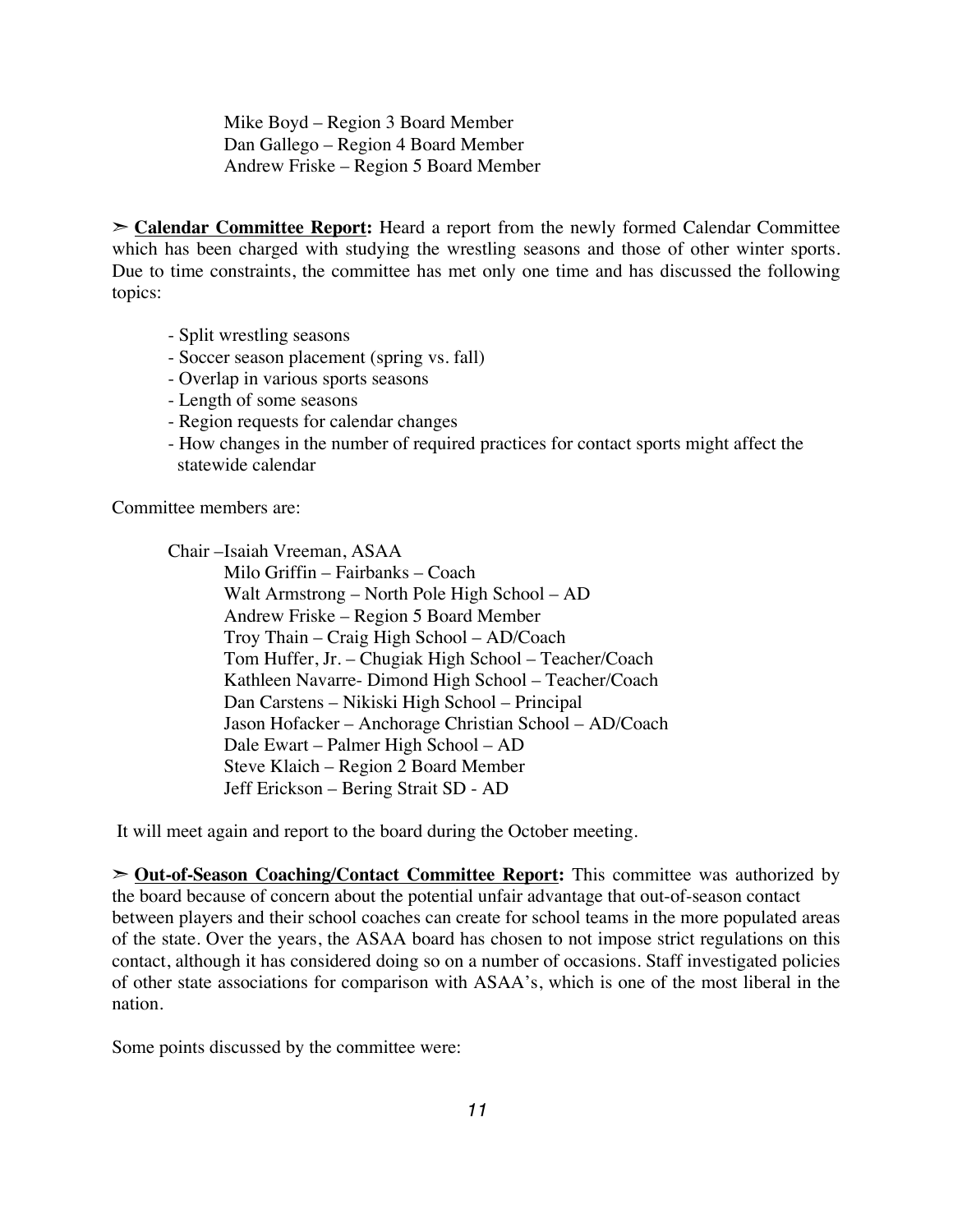- Establishment of a "dead period" in which no practicing or playing could occur
- Review of spring and fall basketball leagues
- Review of regulations in other states
- Contact between school coaches and their teams outside of the high school season

Committee members are:

Chair - Billy Strickland – Future Executive Director - ASAA Paul Cossette – Wasilla High School - AD Josh Green – Chugiak High School - AP Kathleen Navarre – Dimond High School – Teacher/Coach Sandi Wagner – Juneau School District – AD Missy Poeschel – West Valley High School - AD Isaiah Vreeman – ASAA

The committee will continue to work on recommendations and report to the board during the October meeting.

➣ **Policy – Transgender Students in Interscholastic Athletics:** Reviewed a sample policy for consideration and discussion, in cooperation with the Alaska Association of School Boards. Policy components include:

- Statement on Gender Identity Participation
- Notice to the school
	- Documentation
- Notice to ASAA
- First level of review
	- Gender Identity Eligibility Committee
- Second level of review (appeal if needed)
- Final determination

This will continue to be an ongoing discussion item during the October board meeting.

➣ **ASAA Concussion Policy Amendments:** Discussed amendments suggested by ASAA's legal counsel to reduce risks to ASAA in light of ongoing litigation involving the Mississippi High School Association, the NFHS and the NCAA.

➣ **TAD (Play for Keeps) Policy Amendment:** Discussed whether ASAA should assume an investigative/enforcement role in the administration of the policy when a school complains that another school is not following the policy. Reviewed legal counsel's recommendation that the board did not consider such a role when the policy was originally adopted. This was moved to Action Items.

➣ **School Reclassification:** Reviewed the Reclassification Policy and school enrollments prior to taking action later in the meeting.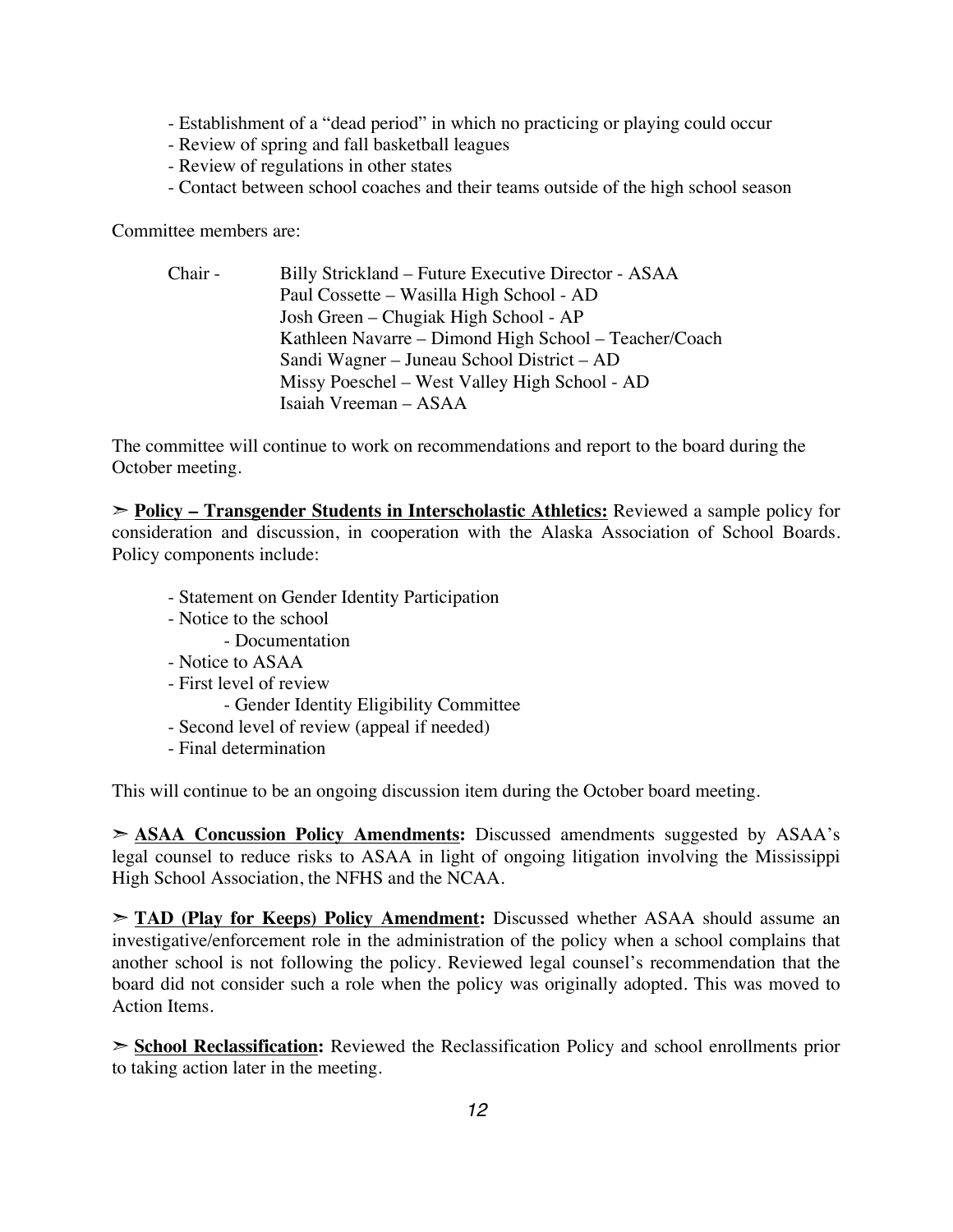➣ **Coach Education:** Heard a report from Teresa Johnson on pending improvements to the coach education on-line reporting system that will make access to data easier for school administrators and ASAA staff.

➣ **Value of Interscholastic Athletic Participation:** Region 5 presented an article from the AIAAA magazine on the value of activities participation. This included a request that each state high school association conduct its own research. Teresa Johnson and other staff members agreed to do this and report during the October board meeting.

➣ **Dimond High School Track Lanes:** Heard a Region 3 concern that the lanes on the 8 lane track at Dimond High School (state tournament venue) are only 36 inches wide as opposed to the more common 42 inch width, and that this might create a problem for the hurdle events. Staff commented that the lane widths meet the minimum width rule and that schools will be notified prior to the meet. Staff will report on this issue during the May board meeting.

# **Items for May 27, 2014 – Special Teleconference Meeting**

#### **Discussion Items**

- 1. State World Language Declamation Directors' Resignations
- 2. State Track and Field Lane Width Concern Dimond High School Track
- 3. AASG Committee Report

#### **Action Items**

- 1. Board Goals for 2014-15
- 2. 2014-15 ASAA Budget
- 3. 2014-15 AASG Budget
- 4. Game Ejection/Suspension, Bylaw Article 6, Sections 5 and 6, and Sports Related Policy #8
- 5. Mixed-Six Volleyball Request Fort Yukon School
- 6. Spring 2015 Board Meeting Location

## **Items for October 5-6, 2014 - Regular Meeting**

Spring Hill Suites, University Lake Hotel, Anchorage

#### **Tabled Items**

1. None

## **Discussion Items**

- 1. Calendar Committee Report
- 2. 8-Man Football Task Force Report
- 3. Out-of-Season Coaching/Contact Committee Report
- 4. Transfer Committee Report
- 5. 1A State Basketball Tournament Format
- 6. 3A State Basketball Tournament "at-large" Berths
- 7. 1A, 2A, 3A Girls Wrestling Participation Numbers